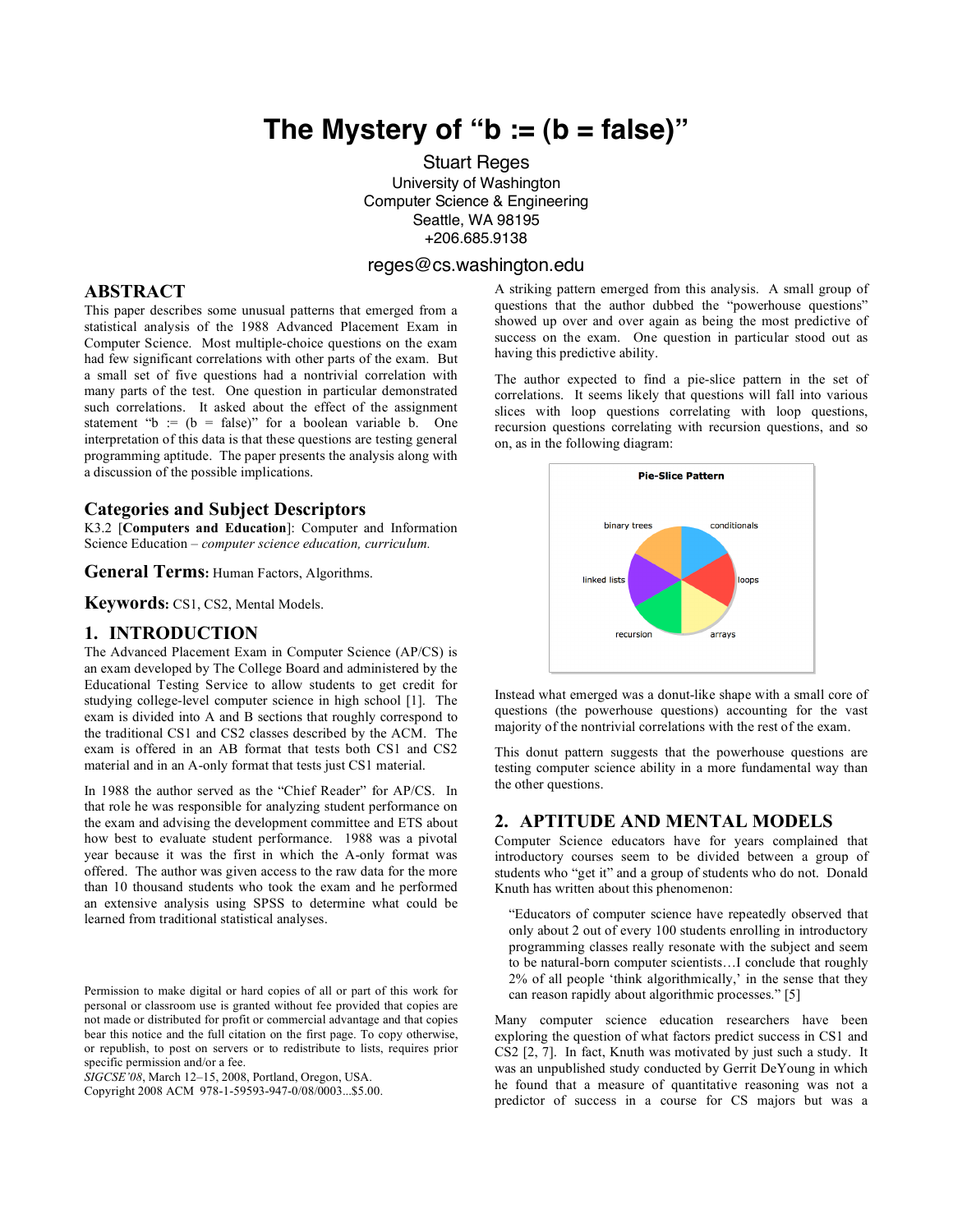reasonable predictor of success in a course for nonmajors. Knuth's tentative conclusion was that there is some kind of CS aptitude that is not measured by standard tests of quantitative reasoning and that students who lacked that ability were instead relying on general quantitative aptitude.

This theory has become more popular recently. Several researchers have been attempting to identify the mental models that students have in first-year programming courses. Dehnadi and Bornat [4] claim to have a test that can predict success or failure in a first-year programming course. There seems to be some question as to the effectiveness of their model with some obtaining similar results [6] and others failing to reproduce the results [3].

The pattern of correlations for the AP CS powerhouse questions won't settle the question of whether there is a special aptitude that computer scientists have or whether success in CS1 can be tested before a student takes the course. But the powerhouse questions at least might serve to point us in the direction of what to pay attention to in exploring these difficult questions.

#### **3. STATISTICAL RESULTS**

This section summarizes the statistical results for the 1988 exam. Data for all 7,374 students taking the full AB exam were used to derive Pearson's correlation coefficients. Any correlation below 0.2 was eliminated as being too low to consider. Even a correlation of 0.2 is not particularly strong, but it does seem to indicate some kind of underlying relationship.

The AB exam consisted of four parts that were completed separately:

- A multiple-choice: 35 questions
- A free-response: 3 questions
- B multiple-choice: 15 questions
- B free-response: 2 questions

The programming language in use at the time was Pascal.

Multiple-choice questions were scored as 1 for a correct answer, -0.25 for an incorrect answer (to account for random guessing) and 0 for a skipped question.

### **3.1 A Multiple-Choice Correlations**

There were 35 multiple-choice questions on the A part of the test, which meant there were 595 correlations to compute for distinct pairs of questions. Of those, 56 were correlated at the level of 0.2 or higher. So, in general, there weren't many correlations between multiple-choice questions because this represents just 9.4% of the possible correlations. The number of correlations is not nearly as surprising as the pattern. As Table 1 indicates, 46 of the 56 correlations were accounted for by just 5 questions, which will be referred to as the "powerhouse questions" for the remainder of this paper.

If these five questions had been eliminated from the exam, the remaining 30 questions would have just 10 correlations of 0.2 or higher out of a potential 435 correlations, which is less than 2.3%. By contrast, question 23 correlated at 0.2 or higher with over half of the other A questions.

It is worth noting that half of the 10 correlations of 0.2 or higher that were not included in Table 1 came from a single question. The question is similar in nature to the other five, but it appeared late on the exam (question 32) and statistical evidence suggests that it was not reached by approximately one-third of the students. As a result, it might be a powerhouse question that wasn't quite able to prove itself because the test was too long.

| Question                | 14   | 15   | 18   | 20   | 23   |
|-------------------------|------|------|------|------|------|
| $\overline{\mathbf{3}}$ |      |      |      |      | 0.22 |
| 5                       |      | 0.23 | 0.22 | 0.23 | 0.24 |
| 6                       | 0.23 | 0.24 |      |      |      |
| 10                      |      | 0.22 | 0.21 | 0.21 | 0.24 |
| 11                      |      | 0.21 | 0.21 | 0.21 | 0.22 |
| 12                      | 0.20 | 0.21 | 0.20 |      | 0.23 |
| 13                      | 0.27 | 0.28 | 0.24 | 0.25 | 0.29 |
| 14                      |      | 0.55 | 0.26 | 0.26 | 0.34 |
| 15                      | 0.55 |      | 0.29 | 0.29 | 0.38 |
| 16                      |      |      |      | 0.20 | 0.21 |
| 17                      | 0.24 | 0.25 | 0.29 | 0.30 | 0.25 |
| 18                      | 0.26 | 0.29 |      | 0.30 | 0.31 |
| 19                      | 0.24 | 0.25 | 0.26 | 0.25 | 0.27 |
| 20                      | 0.26 | 0.29 | 0.30 |      | 0.25 |
| 22                      | 0.21 | 0.21 |      |      | 0.22 |
| 23                      | 0.34 | 0.34 | 0.31 | 0.35 |      |
| 24                      |      |      |      |      | 0.25 |
| 25                      |      |      |      |      | 0.24 |
| 26                      |      |      |      |      | 0.22 |
| 28                      |      |      |      | 0.21 | 0.24 |
| 32                      |      |      |      | 0.21 | 0.24 |
| total                   | 10   | 13   | 11   | 13   | 19   |
| $\%$                    | 29%  | 38%  | 32%  | 38%  | 56%  |

**Table 1:** Correlations of Powerhouse Questions against other A Multiple-Choice Questions

#### **3.2 B Multiple-Choice Correlations**

There were only 15 questions on the B multiple-choice section of the exam, so there is less data to work with. Of the 105 possible correlations, 14 of them (13.3%) were 0.2 or higher. A subset of three questions accounted for 8 of these 14 correlations, but no question had more than three questions that it correlated with at the level of 0.2 or higher. So there weren't any real powerhouse questions within the B questions.

A more interesting pattern emerges when comparing the group of 35 A multiple-choice questions against the group of 15 B multiple-choice questions. It is likely that there would be few correlations because they cover material from two different courses (CS1 and CS2), and, in general, there isn't much of a correlation. Only 46 of the 525 correlations between the two groups were at the level of 0.2 or higher, which is just 8.8% of the possible correlations. The striking statistic is that almost all of them come from the powerhouse questions, as indicated in Table 2.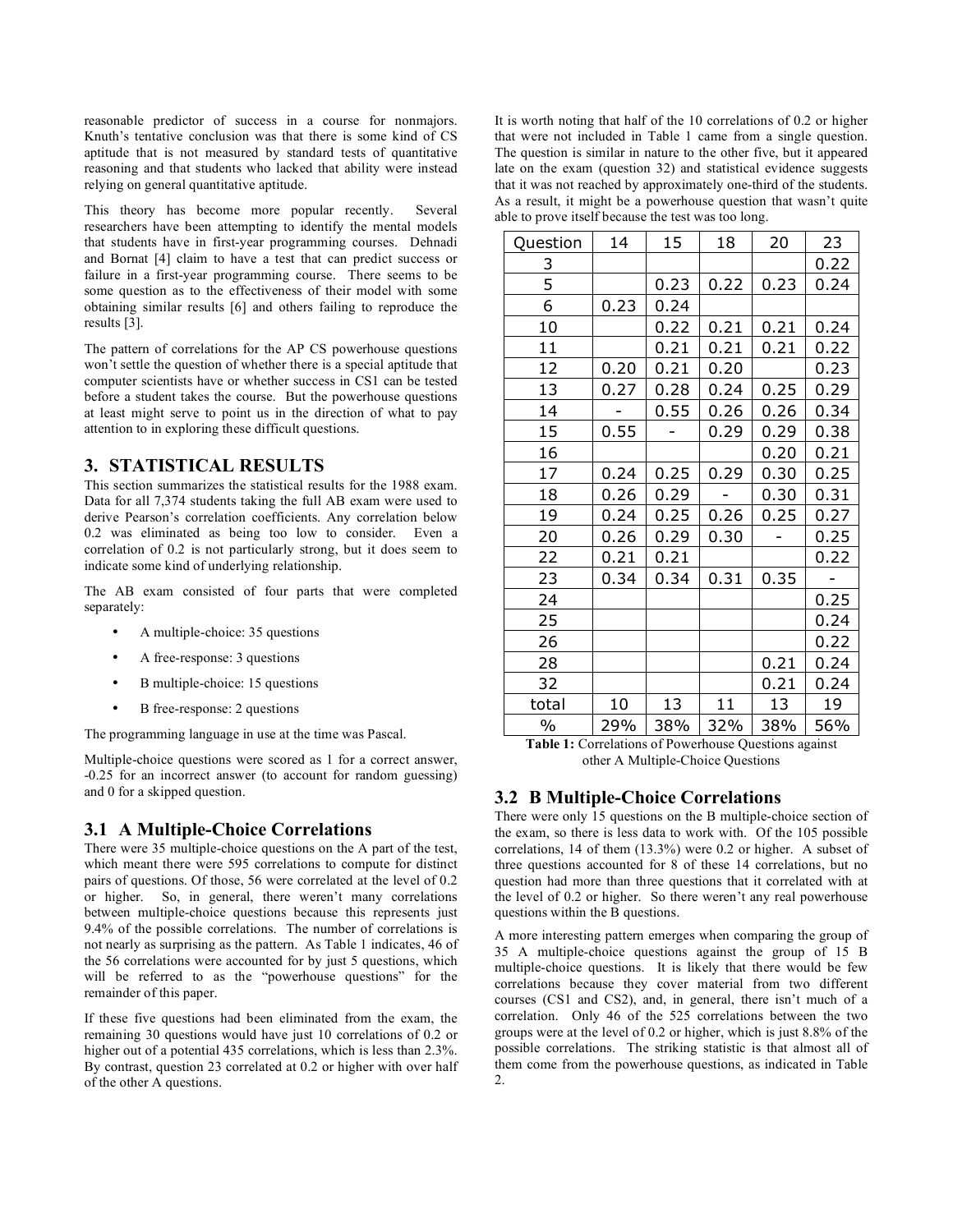Consider, for example, question 23. It has a nontrivial correlation with 56% of the A questions, but there is no particular reason to believe that it would correlate with the more advanced material on the B test. Yet, it correlates with even more of the B questions (67%). It correlates with two-thirds of the B questions even though the B questions don't tend to correlate with each other.

| Question      | 14   | 15   | 18   | 20   | 23   |
|---------------|------|------|------|------|------|
| 36            | 0.21 | 0.21 | 0.21 | 0.25 | 0.24 |
| 39            | 0.20 |      | 0.22 | 0.24 | 0.23 |
| 40            | 0.21 | 0.21 |      | 0.21 | 0.23 |
| 41            | 0.21 | 0.21 | 0.41 | 0.22 | 0.23 |
| 42            |      | 0.21 |      |      | 0.23 |
| 43            | 0.21 | 0.20 | 0.21 | 0.21 | 0.23 |
| 45            | 0.22 | 0.23 | 0.22 | 0.24 | 0.26 |
| 47            | 0.22 | 0.23 |      | 0.24 | 0.23 |
| 49            |      | 0.20 |      | 0.22 | 0.21 |
| 50            | 0.23 | 0.26 | 0.22 | 0.22 | 0.26 |
| total         | 8    | 9    | 6    | 9    | 10   |
| $\frac{0}{0}$ | 53%  | 60%  | 40%  | 60%  | 67%  |

**Table 2:** Correlations of Powerhouse Questions against B Multiple-Choice Questions

As another example of how pronounced this effect is, consider the powerhouse questions separately from the rest of the A questions. The remaining 30 A questions have a mere 4 correlations with the 15 B questions (less than 1% of the 450 possible correlations). Yet with the powerhouse questions, 42 of the possible 75 correlations are 0.2 or higher (56%).

#### **3.3 Free Response Correlations**

The free-response questions involve writing substantial amounts of code. For example, one of the B free response questions involved reversing a linked list and the other involved constructing the mirror image of a binary tree. The free response questions are graded on a 10-point scale (0 to 9).

It is difficult to get a strong correlation between multiple-choice questions and free-response questions because the multiple choice questions have just three possible scores (1, 0 and -0.25) while the free response involves 10 possible scores. Even so, there were a number of multiple-choice questions that correlated at the level of 0.2 or higher with free-response questions and once again the powerhouse questions were at the top of the list.

The first A free response question was to write a function that would return the number of digits in its integer argument. Table 3 shows the top five correlations against all 50 multiple-choice questions (both A and B). These are exactly the powerhouse questions, with the now familiar question 23 topping the list.

| Rank | Question | Correlation |
|------|----------|-------------|
|      | 23       | 0.36        |
|      | 20       | 0.34        |
|      | 15       | 0.34        |
|      | 18       | 0.32        |
|      | 14       | 0.30        |

**Table 3:** Top Five Correlations with Multiple-Choice for A Free-Response Question 1

The second A free-response question involved implementing a type for storing elapsed time. It had a nearly identical set of correlations with the powerhouse questions again taking the top five spots.

The third A free-response question involved manipulating a twodimensional array with a "zoom" operation (replacing each integer with an n-by-m grid of that integer). It had a slightly different pattern in its top five, as shown in Table 4.

| Rank | Question | Correlation |
|------|----------|-------------|
|      | 24       | 0.39        |
|      | 23       | 0.37        |
|      | 15       | 0.36        |
|      | 32       | 0.34        |
|      | 14       | 0.34        |
|      | -<br>. . |             |

**Table 4:** Top Five Correlations with Multiple-Choice for A Free-Response Question 3

Question 24 was about graphics, which might explain why it correlated so highly with a question about two-dimensional arrays. After it we again see question 23 at the top of the list. We also see question 32, which was the question that almost qualified to be a powerhouse question. So in this case three of the five powerhouse questions are in the top five (the other two were ranked  $7<sup>th</sup>$  and  $8<sup>th</sup>$ ).

It is again not that surprising that A multiple-choice questions are the ones that correlate with A free-response questions. The bigger surprise is that the powerhouse questions also top the lists for the B free-response. For example, the first B free-response question involved reversing a linked list. One would expect that the linked-list multiple-choice question would correlate with it, but not so. The five powerhouse questions were the top five correlations, with question 23 again with the highest correlation.

Similarly for the second B free-response question which involved constructing the mirror image of a binary tree, four of the five top correlated questions came from the powerhouse questions with question 23 again in the top position.

#### **3.4 A-Only vs AB**

A total of 3,344 students took the A-only version of the exam. As a result, they didn't answer any of the B questions. But they answered the exact same multiple-choice and free-response questions. Across the board the A-only students scored lower than the AB students, but it was interesting to note that the six questions that had the greatest difference between the two populations were the five powerhouse questions along with question 32, as indicated in Table 5.

|          | AB      | A-Only  |       |
|----------|---------|---------|-------|
| Question | correct | correct | Delta |
| 20       | 69.2%   | 38.7%   | 30.5  |
| 23       | 60.0%   | 35.3%   | 24.7  |
| 15       | 66.3%   | 43.8%   | 22.5  |
| 32       | 46.6%   | 25.7%   | 20.9  |
| 14       | 65.2%   | 46.0%   | 19.2  |
| 18       | 71.7%   | 52.6%   | 19.1  |

**Table 5:** Multiple-Choice Questions with Greatest Difference in Performance (A-only vs AB)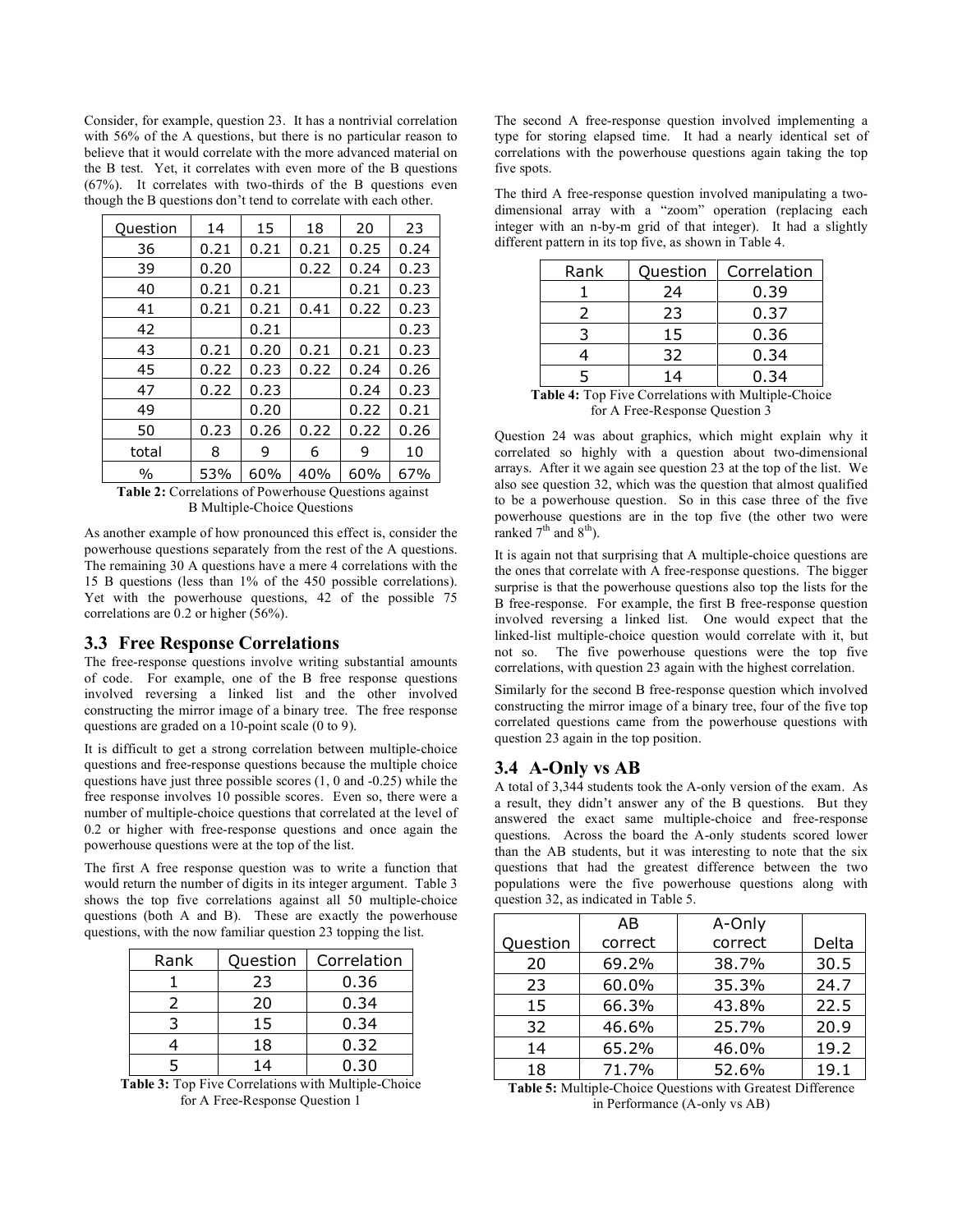#### **4. THE POWERHOUSE QUESTIONS**

What exactly do the powerhouse questions look like? Let's explore question 23 in depth because it had the most nontrivial correlations. The exact text of the question is reproduced below:

23. If *b* is a Boolean variable, then the statement

```
b := (b = false) has what effect?
```
- (A)It causes a compile-time error message.
- (B) It causes a run-time error message.
- (C) It causes *b* to have value *false* regardless of its value just before the statement was executed.
- (D)It always changes the value of *b*.
- (E) It changes the value of *b* if and only if *b* had value *true* just before the statement was executed.

Only 5.4% of the students skipped the question. Of those who answered, 60% got it right. And getting this question right turned out to be a predictor of success on most of the rest of the exam, including solving complex problems like reversing a linked list. To answer this question correctly, a student has to be able to read the code and simulate its execution. They also have to be able to identify the correct answer among the given choices.

Questions 18 and 20 both involved understanding recursive code. Question 18 asked students what output is produced by the call Wow(16) for the following procedure:

procedure Wow(n : integer); begin if  $n > 1$  then Wow(n div 2); write(n, ' ') end;

Question 20 involved reasoning about necessary and sufficient conditions for the following function to return an answer:

```
function WhatIsIt(x, n: integer) : integer;
begin
    if n = 1 then
       WhatIsIt := x
    else
        WhatIsIt := x * WhatIsIt(x, n - 1)end;
```
In both cases, students had to reason about execution and understand what a mysterious bit of code will do.

Questions 14 and 15 both involved the following code const Size =  $10;$ 

```
type GridType = array[1..Size, 1..Size] of char;
function YesOrNo(Grid: GridType;
                 Row, Colm : integer;
                 Mark : char) : Boolean;
var i, Count : integer;
   OK : Boolean;
begin {YesOrNo }
   Count := 0;for i := 1 to Size do
       if Grid[i, Colm] = Mark then
            Count := Count +1;OK := (Count = Size);
    Count := 0;for i := 1 to Size do
        if Grid[Row, i] = Mark then
            Count := Count +1;YesOrNo := (OK or (Count = Size))End; {YesOrNo }
```
Question 14 asks students to identify whether the function will return true for certain scenarios. Question 15 asks students to identify the description that best characterizes the computation performed by the function.

Question 32, which was almost a powerhouse question, also involved reasoning about recursive code. Students were shown a

template for a recursive multiplication function and were asked to identify the pair of statements (base case and recursive case) that would allow the function to work as intended.

# **5. POWERHOUSE AS A TEST OF APTITUDE?**

So what do the powerhouse questions have in common? They all involve reading and understanding code. They all test whether students have a proper mental model of program execution. And they involve some of the most central concepts from the first year programming course: logic, recursion and two-dimensional arrays.

The author had the opportunity to present these results to a group of Stanford faculty, including the late Bob Floyd. Floyd, who had taught introductory programming many times, commented that the greatest single predictor he had noticed for success was whether students had a mental model of program execution, whether they could "play computer" in their head. He commented that these questions seemed to be very good at measuring that ability.

So we are left with the question of whether the powerhouse questions are a kind of CS IQ test measuring Knuth's algorithmic thinking ability. It would help explain why they correlate so frequently with so much of the test.

For example, consider question 23. On its surface, it seems to test just simple assignment with boolean variables. And yet it was the best at predicting which students would be able to reverse a linked list or to recursively construct the mirror image of a binary tree. So it seems likely that it is testing something fundamental about a student's ability to approach computer science problems.

Knuth provides an intriguing intuition about this in talking about the difference between mathematical reasoning and algorithmic thinking:

"The other missing concept that seems to separate mathematicians from computer scientists is related to the 'assignment operation' :=, which changes values of quantities. More precisely, I would say that the missing concept is the dynamic notion of the *state* of a process. 'How did I get here? What is true now? What should happen next if I'm going to get to the end?' Changing states of affairs, or snapshots of a computation, seem to be intimately related to algorithms and algorithmic thinking."[5]

Question 23 is about assignment for a boolean variable that requires thinking about its value before the assignment statement and what value it will have afterwards. Question 18 involves simulating the execution of a recursive procedure and question 20 involves reasoning about necessary and sufficient conditions for termination of a code segment, both of which involve reasoning about the changing "state of a process." Questions 14 and 15 involve reading code that manipulates a data structure and reasoning about what it does, which again seems to match Knuth's description of thinking about the dynamic state of a process.

The powerhouse questions also match the kind of questions that Dehnadi and Bornat claim are useful at predicting success in CS1 [4]. They say that assignment and recursion are two of the most difficult concepts for students to master and the sample questions they provide look very much like question 23.